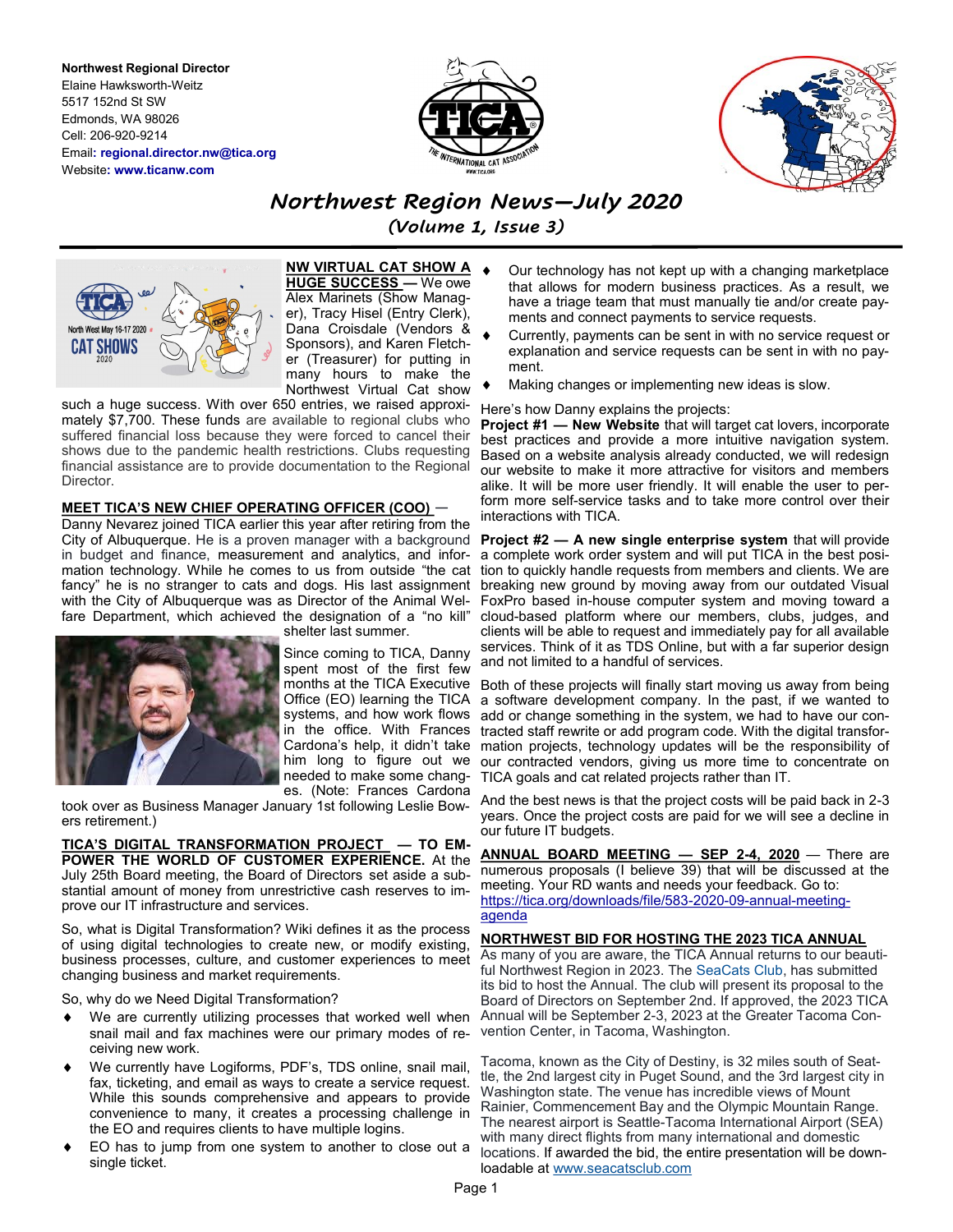# **SPONSORSHIP DEADLINE — SEPTEMBER 15**

A HUGE thank you goes out to everyone that has already sponsored. However, we still need many more sponsorships to help defray the cost of the Regional Awards which have already been ordered and will need to be paid for soon. *As of today, I've estimated we have less than 10% of the Top 25 awards sponsored*. Where

are all of the sponsorships? Almost every year, our regional awards have been sponsored close to 100%. We really need your financial support to recognize our members achievements by providing them quality trophies, plaques and rosettes. for the regional awards. Go to: http://www.ticanw.com/ regional awards. Go to: **[http://www.ticanw.com/](http://www.ticanw.com/Sponsorships.htm) [sponsorships.htm](http://www.ticanw.com/Sponsorships.htm)**

## **DUPLICATE AWARDS — DEADLINE: SEPTEMBER 15.**

If you wish to order a duplicate award (trophy, plaque and/or rosette) for a co-owner, breeder, etc., email the RD at **regional.director@ticanw.com** ASAP, but no later than August 15th.

| Best Kitten, Cat, Alter, HHPK, HHP Trophy       | \$50 US |
|-------------------------------------------------|---------|
| Top 25 Kittens, Cat, Alters, HHPK, HHP Rosettes | \$25 US |
| Lifetime Achievement Plaques                    | \$75 US |
| Outstanding Sire / Dam Plaques                  | \$75 US |
| Best of Breed Ch Cat Plagues                    | \$20 US |

### **PHOTOS FOR POWERPOINT AND WEBSITE — DEADLINE:**

**SEPTEMBER 15.** Show how proud you are of your cats' accomplishments during the 2019-2020 show season by sharing your cat's photos at the regional awards banquet and on our region's website. Just 7 photos are needed to complete the Top 25's.

Please send photos to: **photos@ticanw.com** in both portrait AND landscape. The higher the resolution the better. Be sure to include: Owner's Name, Breeder's Name, Cat's Name with earned titles, and Award Placement.

**HINT**: The sooner we get all the pictures, we 'may' be able to include their photos in the awards booklet. After all, the awards booklet is our official record of the region's year.



#### **CAT RESCUE ORGANIZATIONS NEED OUR HELP TOO** — Due to the coronavirus pandemic, many rescue organizations are struggling to stay afloat, and to get the necessary cat food, litter and other supplies needed for their rescue efforts.

One such organization is Community Cat Coalition (CCC) which was highlighted in the April 2020 newsletter. They still find their cupboards short of supplies from limited sources. It is still in dire need of dry cat food (MEOW, FRISKIES, and 9-LIVES) and kitten milk replacer. Here's their wish list: [https://www.amazon.com/](https://www.amazon.com/hz/wishlist/ls/1HM66ZSYXV405?ref_=wl_share)

hz/wishlist/ls/1HM66ZSYXV405?ref =wl\_share

Ship food and/or supplies to: Community Cat Coalition c/o Kathleen Shaw 606 Possession Lane Mukilteo, WA 98275

Monetary contributions are also always welcome. Checks are to be made out to: "Community Cat Coalition" and mailed to address above. Or, you can make a contribution through PayPal "Friends We have 3 candidates running for Vice-President: & Family" to: **[cccofwa@gmail.com](mailto:cccofwa@gmail.com)**.

Do you know of other cat rescues that need our help? Post the information on our region's group list: ticanorthwest@groups.io and/or our facebook page: <https://www.facebook.com/ticanw> and we'll try to help them too!

# **SPECIAL REGIONAL AWARDS — NOMINATION DEADLINE:**

**AUGUST 20.** Each year our region selects a person for 1) **Member of the Year** (MOY).

- *2)* **Humanitarian of the Year** (HOY).
- *This year we have added a third nominated award:*
- 3) **Friendliest Exhibitor**.

AWARDS

Your 2019-2020 nomination(s) are to be sent privately to [region](mailto:regional.director.nw@tica.org)[al.director.nw@tica.org](mailto:regional.director.nw@tica.org) . Include a brief summary why you believe this person should be considered for Member of the Year, Humanitarian of the Year, and Friendliest Exhibitor. *Nominations will be accepted up to 10pm, August 20th* **.** 

*We will also have two additional special awards:*

1) **Show of the Year**. All shows that took place during the 2019 -2020 show season will be automatically listed.

**2) Catalog of the Year**. Clubs wishing to have their 2019-2020 catalog be considered for recognition are to submit a .pdf copy of the catalog to [regional.director.nw@tica.org](mailto:regional.director.nw@tica.org) *by 10pm, August 20th* **.**

All polling will take place August 21 through 10pm, August 31.

# **MEET FRANCES CARDONA, TICA'S BUSINESS MANAGER**



Have you ever wondered who the people are in the TICA Executive Office? We'll start with the Business Manager and continue with introducing other EO people in the following issues of the Northwest Region News.

On January 1st, TICA President, Vickie Fisher, announced the promotion of longtime employee Frances Cardona to Business Manager.

Frances joined TICA 30 years ago, first as a part-time employee before becoming full-time one year later. At the time, TICA only had one computer

for scoring and all work was done on typewriters using carbon paper to type the blue slips. Frances started working on registrations before moving to processing title confirmations and processing payments and issuing Invoices (DARs) manually. Eventually she was moved to the Scoring Department and started manually scoring catalogs and inputting scores via computer.

In her new role, Frances works closely with TICA's new COO. She will help show him how the Executive Office works and work with him to help TICA move forward.

Frances resides in Texas with her husband Manuel and son, Manuel Jr. When not in the office, she likes to workout and spend time with her family.

**UPCOMING ELECTIONS FOR PRESIDENT, VICE-PRESIDENT AND BREED COMMITTEES —** This Fall you will have the opportunity to vote for several key positions within the TICA organization.

We have 3 candidates running for President: Vicki Jo Harrison, Jaime Christian, Steven Meserve

Ralph Stadter, Luis Paulo Faccioli, Barbara Kissinger

All breed committees (list too long to show here)

Take the time to get to know the candidates. More info at: [https://www.tica.org/events/2020](https://www.tica.org/events/2020-elections)-elections